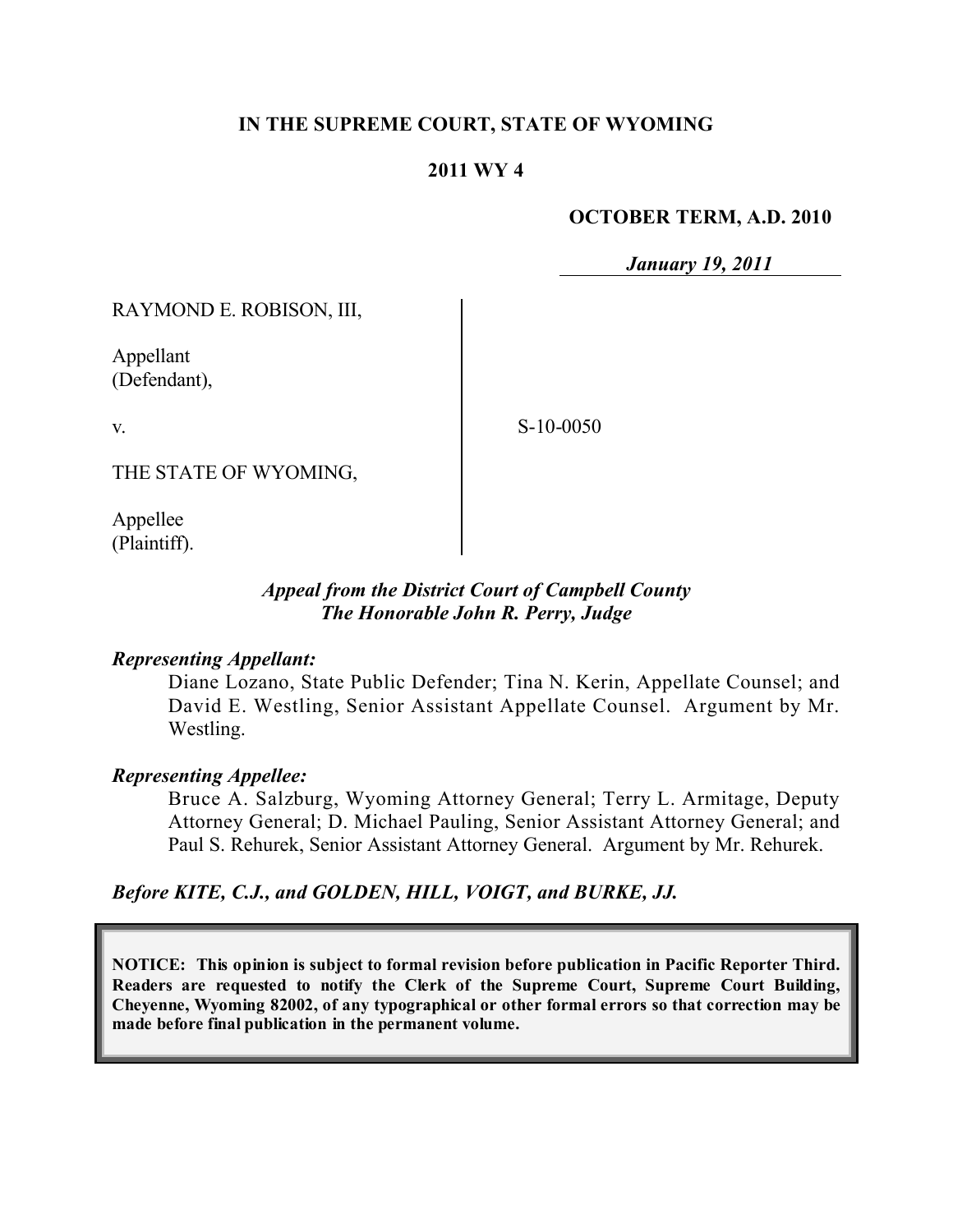## **HILL,** Justice.

[¶1] On October 5, 2009, Appellant, Raymond E. Robison, III (Robison), was found guilty, after a jury trial, of driving while under the influence of alcohol in violation of Wyo. Stat. Ann. § 31-5-233(b)(ii)(A) (LexisNexis 2007). He committed that offense on November 2, 2008. Robison appeared before the district court on November 9, 2009, for a Sentencing Enhancement Hearing pursuant to Wyo. Stat. Ann. § 31-5-233(e) (fourth or subsequent offense). On January 21, 2010, the district court entered its Sentence and Probation Order. Robison contends that the district court imposed an illegal sentence by considering a prior conviction that occurred outside the five-year time limit set by the governing statute. He also contends that trial counsel's failure to file a motion to suppress evidence obtained in connection with an illegal traffic stop constituted ineffective assistance of counsel and denied him due process of law. We will affirm.

## **ISSUES**

[¶2] Robison raises these issues:

- I. Did the trial court impose an illegal sentence by considering a conviction outside of the five-year time limit delineated by W.S. § 31-5-233(e) as a fourth or subsequent conviction so as to sentence [Robison] to a felony?
- II. Did the failure of [Robison's] trial counsel to file a motion to suppress evidence based upon an illegal traffic stop constitute ineffective assistance of counsel and deny [him] due process of law?

The State's statement of the issues conforms to that set forth by Robison.

# **Ineffective Assistance of Counsel**

[¶3] Under the circumstances of this case, the second issue raised by Robison is a threshold issue. If this Court were to conclude that Robison's counsel's assistance was ineffective, then it would require this Court to reverse that conviction. Such a conclusion would then require us to vacate the sentence imposed as well.

[¶4] Robison's arrest was facilitated by a Report Every Drunk Driver Immediately (REDDI) alert that was called into the Gillette Police Department by an employee of the Lariat Café and Sundance Lounge on November 2, 2008. The report was to the effect that a very drunk patron had left that establishment after he was refused service. Police were provided a description of the vehicle Robison was driving. That report was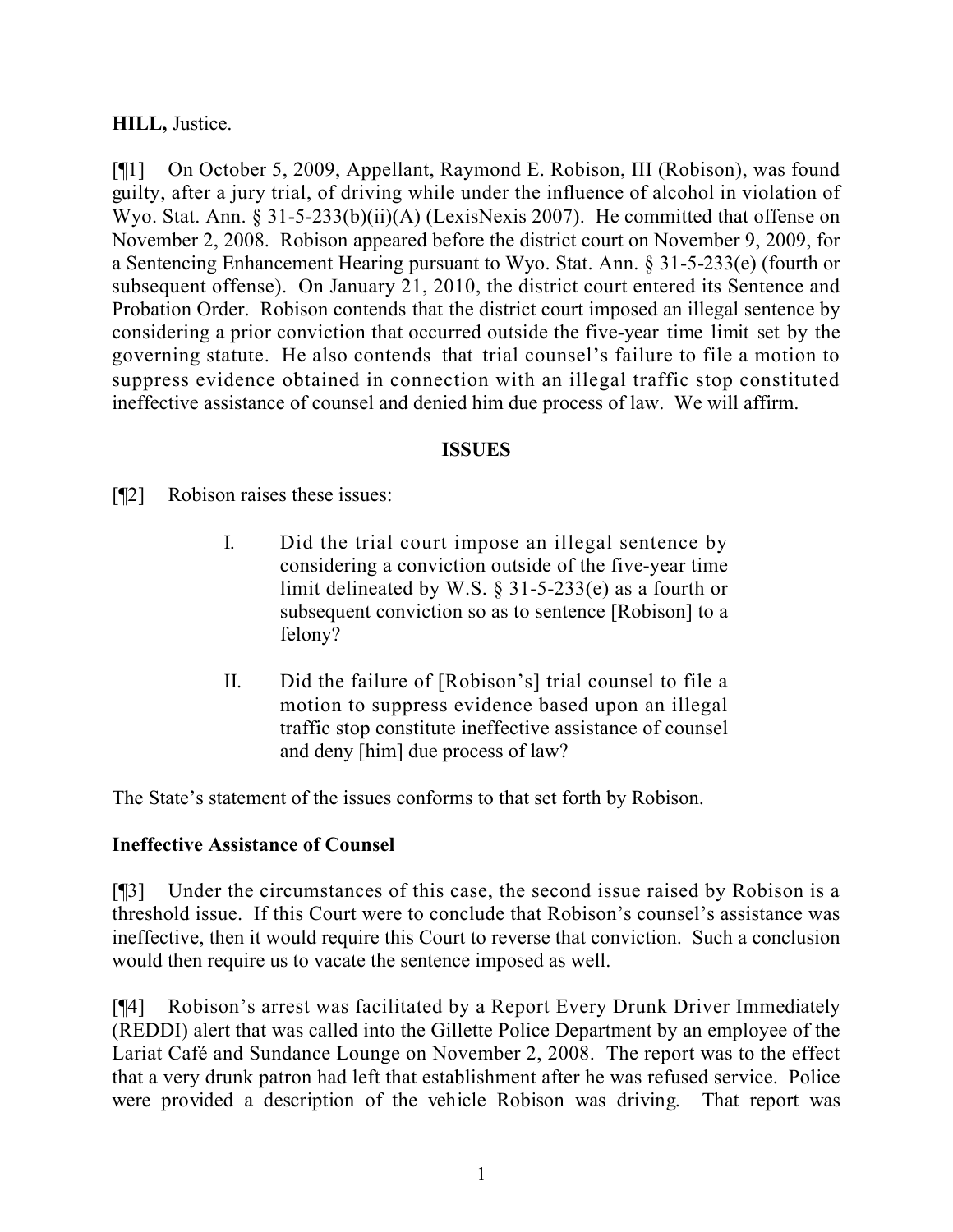forwarded via dispatch to Gillette Police Officer Mark Kelso. He was near the Sundance Lounge and arrived on the scene as Robison was driving away in the vehicle described in the REDDI report. Officer Kelso stopped Robison. He ascertained that Robison did not have a driver's license (it was suspended). He also ascertained that Robison was intoxicated and he was placed under arrest for that reason. Officer Kelso did not observe Robison driving in a manner that would have suggested he was an impaired driver. The stop and subsequent arrest was based solely on the REDDI report.

[¶5] Robison's contentions with respect to this issue are based on our decision in *McChesney v. State*, 988 P.2d 1071, 1076-77 (Wyo. 1999), wherein we held:

> Here, we have the classic anonymous tip--an unidentified voice on the telephone. Because an anonymous tipster's basis of knowledge and veracity are typically unknown, anonymous tips are considered less reliable. *Kaysville City v. Mulcahy*, 943 P.2d 231, 235-36 (Utah App.1997). The tip of an anonymous informant is unlike that of an identified citizen-informant. The latter tips are higher on the reliability scale because an identified informant exposes himself to possible criminal and civil prosecution if the report is false. *Id*.; see *Borgwardt v. State*, 946 P.2d 805, 807 (Wyo.1997) (citizen informants are presumptively reliable sources of information). Because the anonymous tip in this case is on the low end of the reliability scale, more information is required to raise a reasonable suspicion. *Alabama v. White*, 496 U.S. at 330-31, 110 S.Ct. at 2416.

> The REDDI tip in the instant case merely recited the color, make, and direction of travel of the McChesney vehicle. These are facts that were available to anyone traveling on I-90 west of Gillette that July morning. Corroboration of this type of information does not increase the reliability of the tip. *State v. Miller*, 510 N.W.2d 638, 642 (N.D.1994); *Pinkney v. State*, 666 So.2d 590, 592 (Fla.App.1996); *Commonwealth v. Lyons*, 409 Mass. 16, 564 N.E.2d 390, 393 (1990); Campbell *v. State of Wash. Dept. of Licensing*, 31 Wash.App. 833, 644 P.2d 1219, 1221 (1982); see 4 Wayne R. LaFave, *Search and Seizure* § 9.4(h), at 222, n. 391-99. Where, as here, the informant makes no prediction of future behavior indicating "inside information," the investigating officer is required to corroborate the tip in some other fashion, usually by observing either a traffic violation or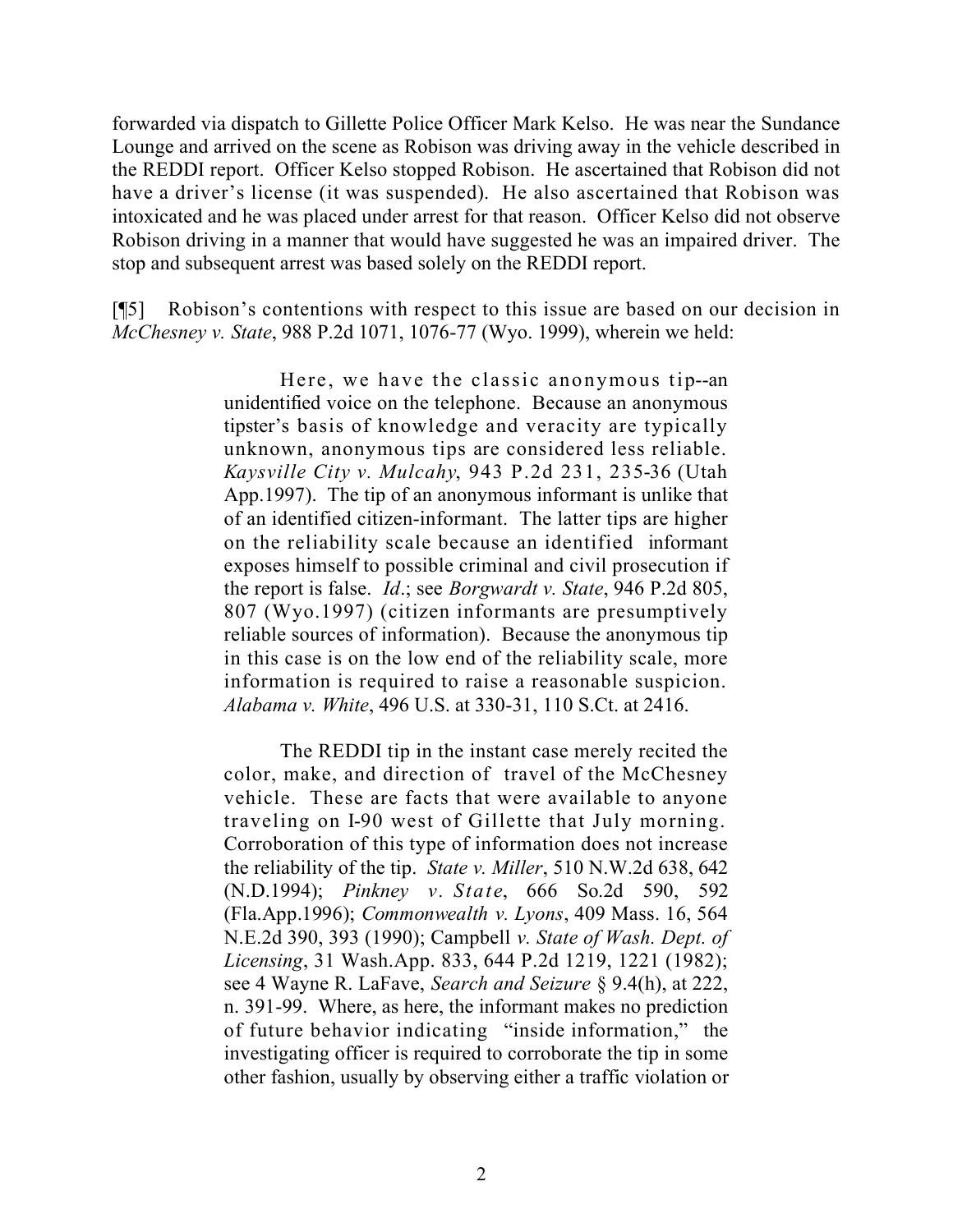driving indicative of impairment. *Pinkney v. State*, 666 So.2d at 592.

This enhanced corroboration requirement stems from a number of legitimate concerns. An anonymous tip, without more, may be no more than a citizen's hunch or merely an assertion based on rumor. In addition, the potential for citizen abuse is readily apparent. Anybody with enough knowledge about a given person to make that person the target of a prank, or to harbor a grudge against that person, will certainly be able to formulate a REDDI tip. See *Alabama v. White*, 496 U.S. at 333, 110 S.Ct. at 2418 (Stevens, J. dissenting). In the law enforcement context, there is the danger that "an officer prompted not by a tip at all, but only by a hunch, could relay a description and license number through the dispatcher and thereby effectuate a lawful stop." *Mix v. State*, 893 P.2d 1270, 1272-73 (Alaska App.1995).

In the instant case, any traveler on the highway that morning could have "predicted" the facts contained in the REDDI tip. The tip did not provide a description of the driver, the passengers, or any of their future activities. As such, the tip did not provide any "inside information" that would indicate that the tip was reliable. Even *Alabama v. White* was referred to as a "close case" on its facts. 496 U.S. at 332, 110 S.Ct. at 2417. The facts of this case are far less compelling. Under these circumstances, we hold that the anonymous REDDI report was not sufficient to create a reasonable suspicion to justify an investigatory stop.

Officer Will properly investigated the REDDI report when he followed McChesney as he exited the interstate, made several turns, and traveled a substantial distance. Officer Will did not observe any erratic or illegal driving. He merely observed the passengers looking back at him and the driver looking into his mirrors. Although we have adopted the doctrine that "even conduct which is wholly lawful and seemingly innocent may form the basis for a reasonable suspicion that criminal activity is afoot," *State v. Welch*, 873 P.2d 601, 604 (Wyo.1994), we conclude that this conduct did not provide a reasonable suspicion in this case. First, we dismiss the driver's glances in his mirrors as inconsequential; such action is undeniably the sign of a safe driver. Likewise,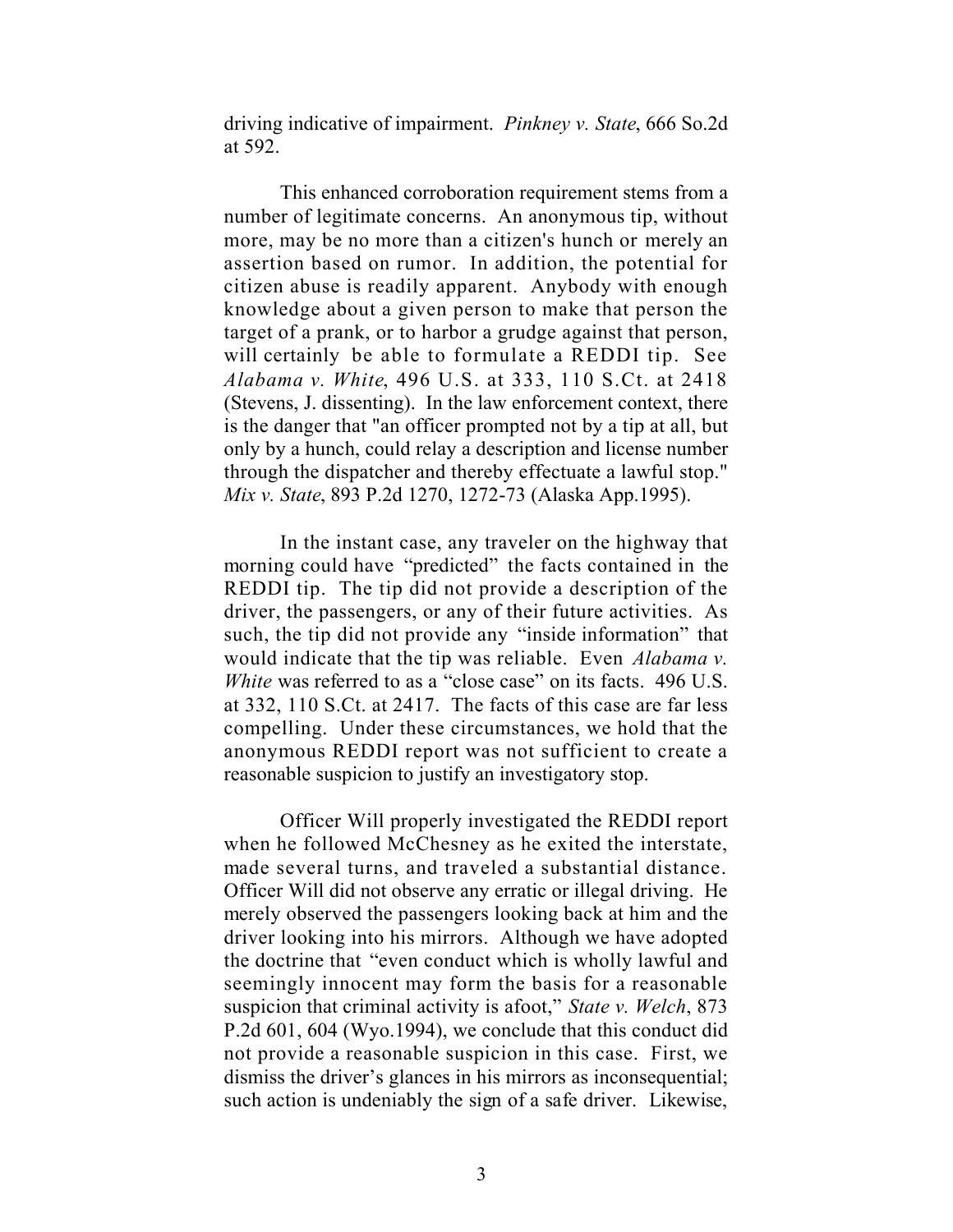the glances of the passengers are not sufficient to provide a reasonable suspicion. The district court did not find these glances particularly significant, nor do we. See *State v. Kupihea*, 59 Haw. 386, 581 P.2d 765, 766 (1978) (two passengers in vehicle looked back in direction of police and crouched down, not grounds for stop); Thomas *v. State*, 297 So.2d 850, 852 (Fla.App.1974); Parker *v. State*, 363 So.2d 383, 386 (Fla.App.1978); Rodriguez *v. State*, 578 S.W.2d 419 (Tex.Crim.App.1979). Under these circumstances, we hold that the officer's observations did not provide a reasonable suspicion for an investigatory stop.

Finally, our decision to require independent police corroboration of an anonymous REDDI report appears to be consistent with the practice of law enforcement in this state, which will not make a stop unless police observation confirms either the reported or some other illegal or suspicious activity.

Also see 1 Donald H. Nichols and Flem K. Whited III, *Drinking/Driving Litigation, Criminal and Civil*, § 4:2, pp. 4-142- 4-200 (The anonymous tip) (wherein this subject is discussed and cases annotated at length)  $(2<sup>nd</sup>$  ed. 2006).

[¶6] Robison asserts that his defense attorney was ineffective in not filing a motion to suppress the evidence obtained by Officer Kelso during that stop and arrest, on the basis that Kelso was acting on an anonymous tip. As set out more fully above, the tip was not anonymous. The police department received detailed information from a Sundance Lounge employee, who was identified as such to dispatch. Moreover, the vehicle described in that report was observed within minutes, if not seconds, driving away from the Sundance Lounge. The limitations on stops such as those described in *McChesney* are not at issue here.

[¶7] The standard of review we apply to an effective assistance of counsel issue is this:

[An appellant] bears the burden of proving that his trial counsel was ineffective. *Rutti v. State*, 2004 WY 133, pp 22- 23, 100 P.3d 394, 405 (Wyo.2004). In addition, he must demonstrate the existence of a reasonable probability that, absent the deficiency in counsel's performance, the result of the proceedings would have been different. *Id*. Failure to make the required showing of either deficient performance or sufficient prejudice defeats an ineffectiveness claim. *Id*. See also, *Dettloff v. State*, 2007 WY 29, ¶ 17, 152 P.3d 376, 382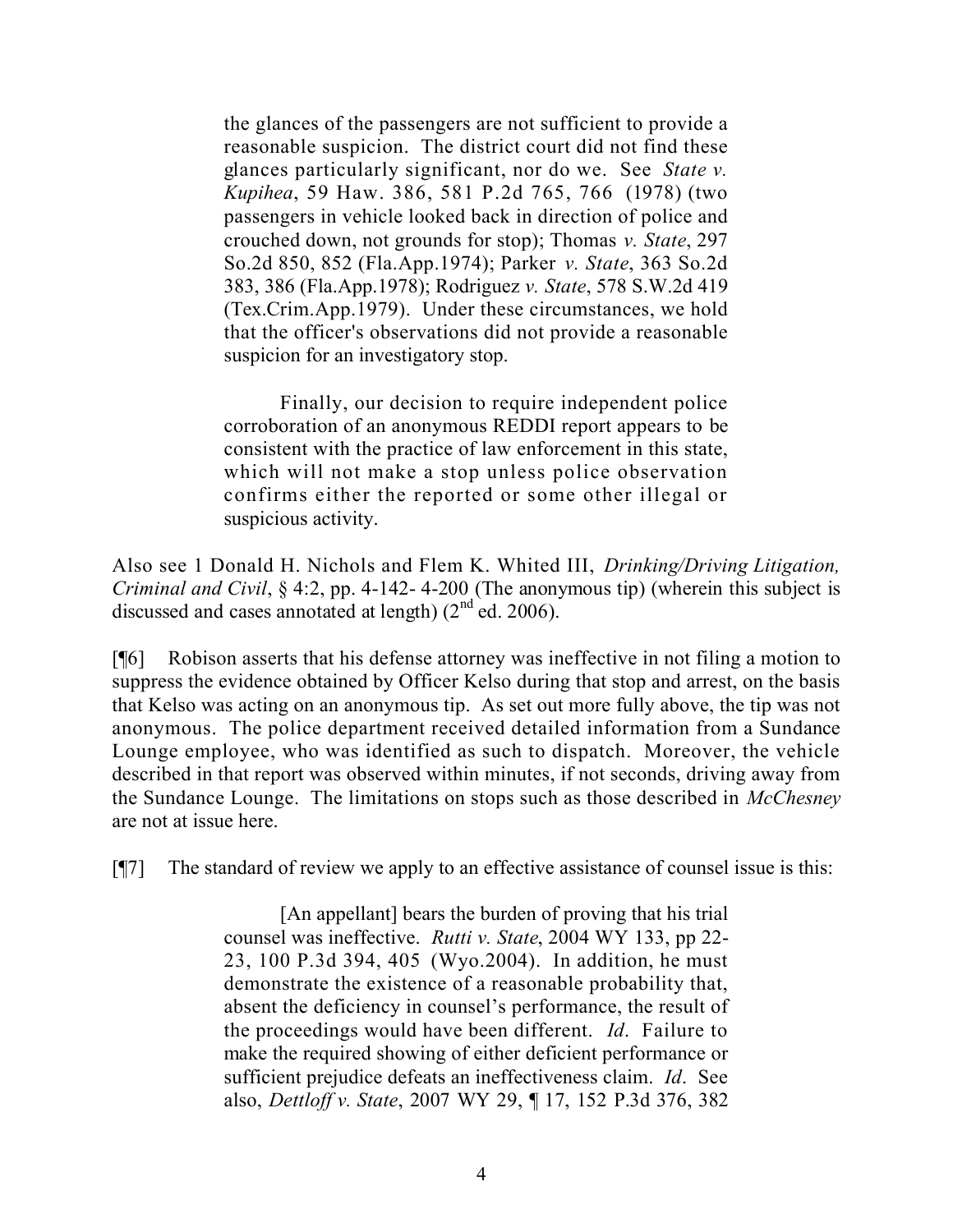(Wyo.2007); *Hirsch v. State*, 2006 WY 66, ¶ 15, 135 P.3d 586, 594 (Wyo.2006), citing *Strickland v. Washington*, 466 U.S. 668, 689, 104 S.Ct. 2052, 2065, 80 L.Ed.2d 674 (1984). These inquiries involve mixed questions of law and fact. *Strickland*, 466 U.S. at 698, 104 S.Ct. at 2068. Our review, therefore, is de novo. *Dettloff*, ¶ 17, 152 P.3d at 382.

When reviewing a claim of ineffective assistance of counsel, the paramount determination is whether, in light of all the circumstances, trial counsel's acts or omissions were outside the wide range of professionally competent assistance. We indulge a strong presumption that counsel rendered adequate assistance and made all significant decisions in the exercise of reasonable professional judgment. Under the two-prong standard articulated in *Strickland*, to warrant reversal on a claim of ineffective assistance of counsel, an appellant must demonstrate that his counsel failed to render such assistance as would have been offered by a reasonably competent attorney and that counsel's deficiency prejudiced the defense of the case. "The benchmark for judging any claim of ineffectiveness must be whether counsel's conduct so undermined the proper functioning of the adversarial process that the trial cannot be relied on as having produced a just result."

*Id.*, 18, 152 P.3d at 382 (internal citations omitted).

We do not evaluate counsel's efforts in hindsight, but attempt to "reconstruct the circumstances surrounding the challenged conduct and evaluate the professional efforts from the perspective of counsel at the time." *Sincock v. State*, 2003 WY 115, 1 35, 76 P.3d 323, 336 (Wyo.2003). In evaluating counsel's performance, we determine whether his actions could be considered sound trial strategy. *Id*.

*Luftig v. State*, 2010 WY 43, ¶¶ 17-18, 228 P.3d 857, 864-65 (Wyo. 2010).

[¶8] We conclude that Robison's defense attorney was not ineffective under the standard articulated above. Defense counsel's failure to file a motion to suppress, given the facts and circumstances detailed above, does not suggest that counsel was unaware of a potential defense for his client. Rather, it suggests counsel was aware of REDDI report jurisprudence and recognized that his client did not have such a potential defense.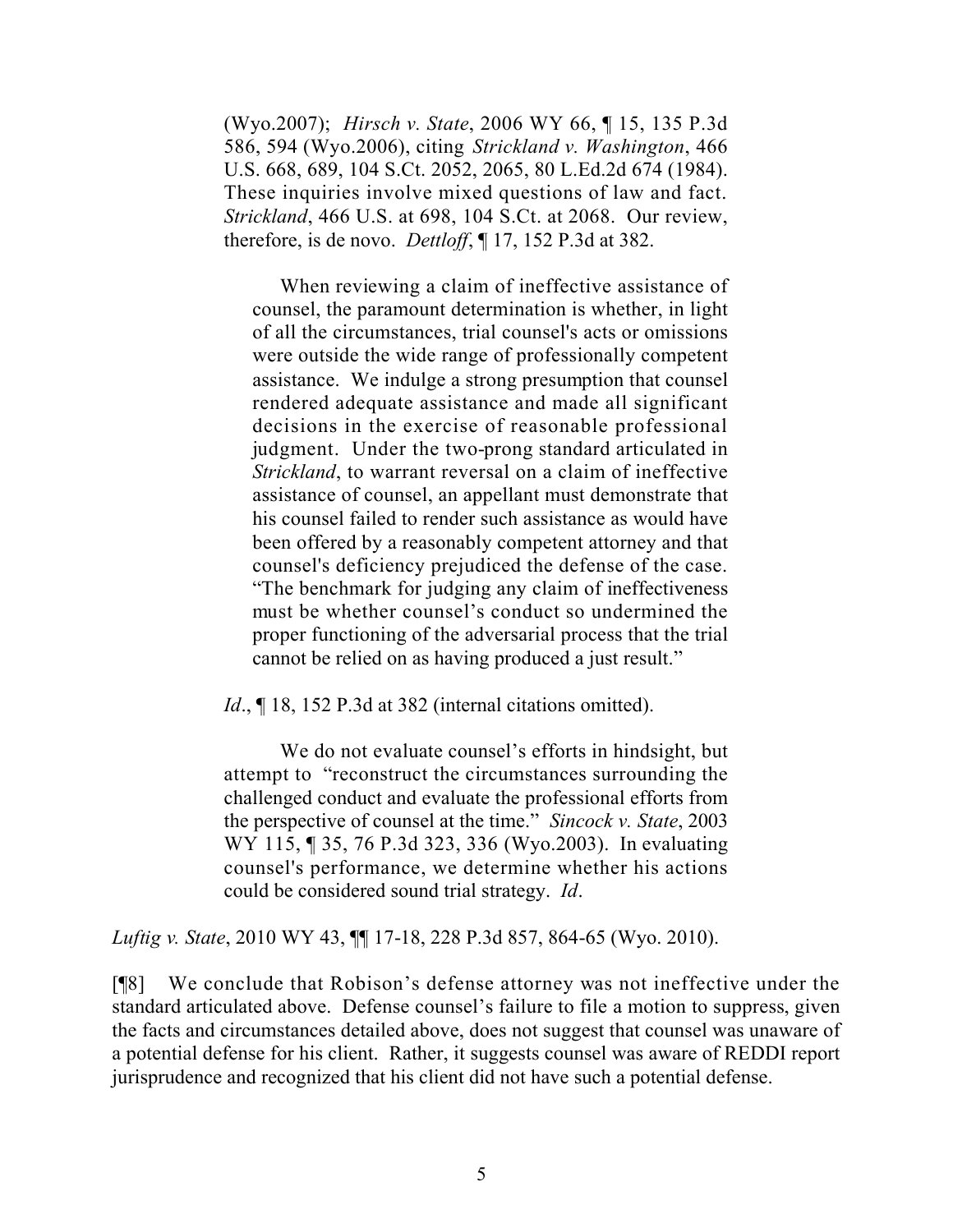### **Illegal Sentence**

[¶9] Robison asserts that his sentence is illegal because one of the convictions used by the State to prove up four convictions included a "conviction" from the state of Missouri that the State contended became a "conviction" on December 15, 2004, when sentence was finally imposed after his probation, imposed after imposition of sentence was suspended, was revoked on December 15, 2004. The unlawful act of driving under the influence actually occurred on June 16, 2002, and Robison entered a guilty plea based on that act on August 6, 2003. In exchange for his plea, the record reflects that sentencing was suspended pending successful completion of probation. The State's theory is that the guilty plea was not the event that triggered the "conviction," rather it was the sentence imposed after revocation of probation as contemplated by Wyo. Stat. Ann. § 31-7- 102(a)(xi)(E) (LexisNexis 2007).

[¶10] We apply the following standard of review to the issue at hand:

Sentencing decisions are normally within the discretion of the trial court. *Bitz v. State*, 2003 WY 140, ¶ 7, 78 P.3d 257, 259 (Wyo.2003). "Such discretion is limited, however, inasmuch as a court may not enter an illegal sentence. A sentence is illegal if it violates the constitution or other law." *In re CT*, 2006 WY 101, ¶ 8, 140 P.3d 643, 646 (Wyo.2006) (internal case citation omitted). Whether a sentence is illegal is a question of law, which we review de novo. *Manes v. State*, 2007 WY 6, ¶ 7, 150 P.3d 179, 181 (Wyo.2007).

*Jackson v. State*, 2009 WY 82, ¶ 6, 209 P.3d 897, 898-99 (Wyo. 2009).

[¶11] Wyo. Stat. Ann. § 31-5-233(e) (LexisNexis 2007)<sup>1</sup> provides:

 $\overline{a}$ 

(e) Except as otherwise provided, a person convicted of violating this section shall be ordered to or shall receive a substance abuse assessment conducted by a substance abuse provider certified by the department of health pursuant to W.S. 9-2-2701(c) at or before sentencing. The cost of the substance abuse assessment shall be assessed to and paid by the offender. Except as otherwise provided in this subsection or subsection (h) or (m) of this section, a person convicted of violating this section is guilty of a misdemeanor punishable

<sup>1</sup> This statute was amended effective July 1, 2010, but those amendments do not apply to this case. The amendments changed the five-year time frames to ten-year time frames.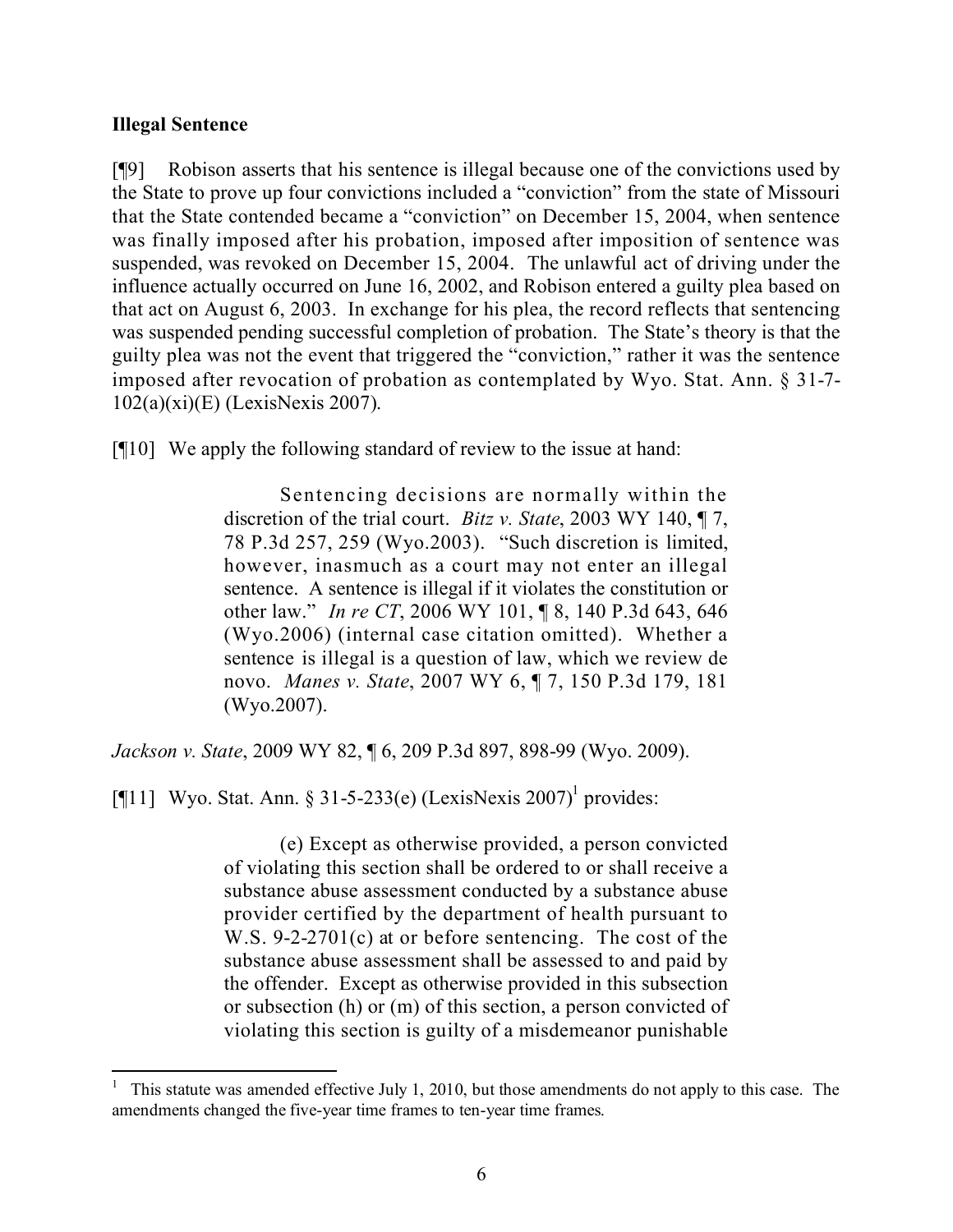by imprisonment for not more than six (6) months, a fine of not more than seven hundred fifty dollars (\$750.00), or both. On a second offense conviction within five (5) years after a conviction for a violation of this section or other law prohibiting driving while under the influence, he shall be punished by imprisonment for not less than seven (7) days nor more than six (6) months, he shall be ordered to or shall receive a substance abuse assessment conducted by a substance abuse provider certified by the department of health pursuant to W.S. 9-2-2701(c) before sentencing and shall not be eligible for probation or suspension of sentence or release on any other basis until he has served at least seven (7) days in jail. In addition, the person may be fined not less than two hundred dollars (\$200.00) nor more than seven hundred fifty dollars (\$750.00). On a third offense conviction within five (5) years after a conviction for a violation of this section or other law prohibiting driving while under the influence, he shall be punished by imprisonment for not less than thirty (30) days nor more than six (6) months, shall receive a substance abuse assessment pursuant to W.S. 7-13-1302 and shall not be eligible for probation or suspension of sentence or release on any other basis until he has served at least thirty (30) days in jail except that the court shall consider the substance abuse assessment and may order the person to undergo outpatient alcohol or substance abuse treatment during any mandatory period of incarceration. The minimum period of imprisonment for a third violation shall be mandatory, but the court, having considered the substance abuse assessment and the availability of public and private resources, may suspend up to fifteen (15) days of the mandatory period of imprisonment if, subsequent to the date of the current violation, the offender completes an inpatient treatment program approved by the court. In addition, the person may be fined not less than seven hundred fifty dollars (\$750.00) nor more than three thousand dollars (\$3,000.00). The judge may suspend part or all of the discretionary portion of an imprisonment sentence under this subsection and place the defendant on probation on condition that the defendant pursues and completes an alcohol education or treatment program as prescribed by the judge. Notwithstanding any other provision of law, the term of probation imposed by a judge under this section may exceed the maximum term of imprisonment established for the offense under this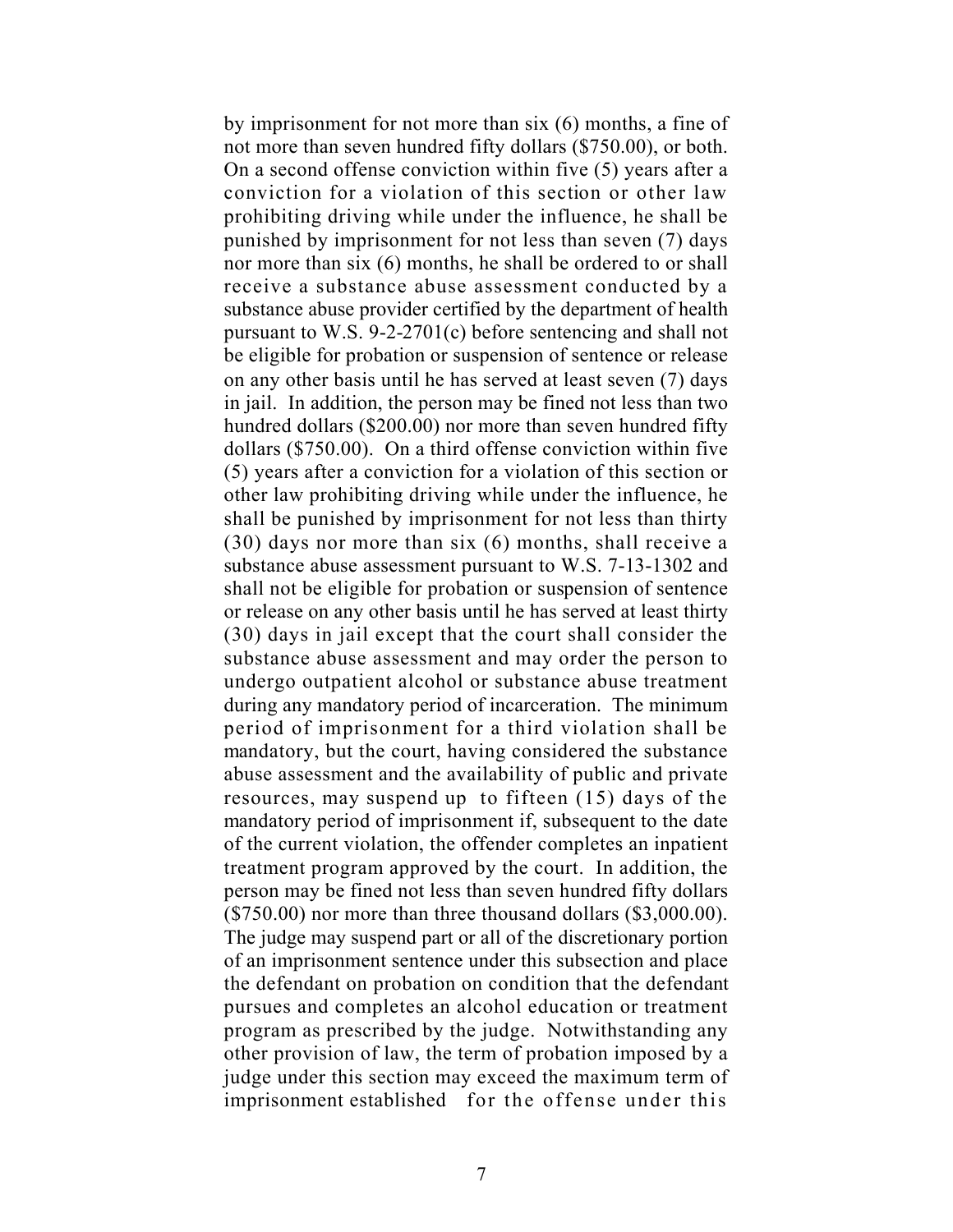subsection provided the term of probation together with any extension thereof, shall not exceed three (3) years for up to and including a third conviction. On a fourth or subsequent conviction within five (5) years for a violation of this section or other law prohibiting driving while under the influence, he shall be guilty of a felony and fined not more than ten thousand dollars (\$10,000.00), punished by imprisonment for not more than two (2) years, or both.

[¶12] As used in that statute the term "conviction" means:

(xi) "Conviction" means a final conviction and shall include:

(A) An unvacated adjudication of guilt or a determination of a violation in a court of original jurisdiction or an administrative proceeding;

(B) An unvacated forfeiture of bail or collateral deposited to secure the person's appearance in court;

(C) A plea of guilty or nolo contendere accepted by the court;

(D) The payment of a fine or court cost; or

(E) Violation of a condition of release without

bail, regardless of whether the penalty is rebated, suspended or probated. [Emphasis added.]

Wyo. Stat. Ann. § 31-7-102(a)(xi) (LexisNexis 2007).

[¶13] It can be distilled from the foregoing statute that the actual date of the unlawful conduct to be punished, where multiple offenses are being considered, may have nothing to do with determining the five-year period that applies. It is the State's position that Robison was convicted for the instant DUI in violation of  $\S$  31-5-233(b)(ii)(A) on October 5, 2009, because that is the only event that is included in the statute that describes the "conviction" that occurred in the immediate case.  $\S 31-7-102(a)(xi)(A)$ . In a Judgment of Conviction entered of record on November 12, 2009, it was determined that Robison had been arrested for driving under the influence, in the state of Missouri, on June 16, 2002. A waiver, plea and judgment were entered on May 22, 2003, but sentence was deferred until December 15, 2004, when Robison's probation was revoked. Hence the five-year counting period began on December 14, 2004. That date of "conviction" is the centerpiece of this case, and the State contends that it is the proper date under the terms of  $\S 31-5-233(b)(ii)(E)$  (i.e., is the first qualifying conviction). The next occurrences were two DUIs that occurred at 0219 hours on July 7, 2007 and 2345 hours on July 7, 2007. Judgment in those two cases was entered on November 1, 2007 (they constituted the second and third qualifying convictions). The fourth "conviction"